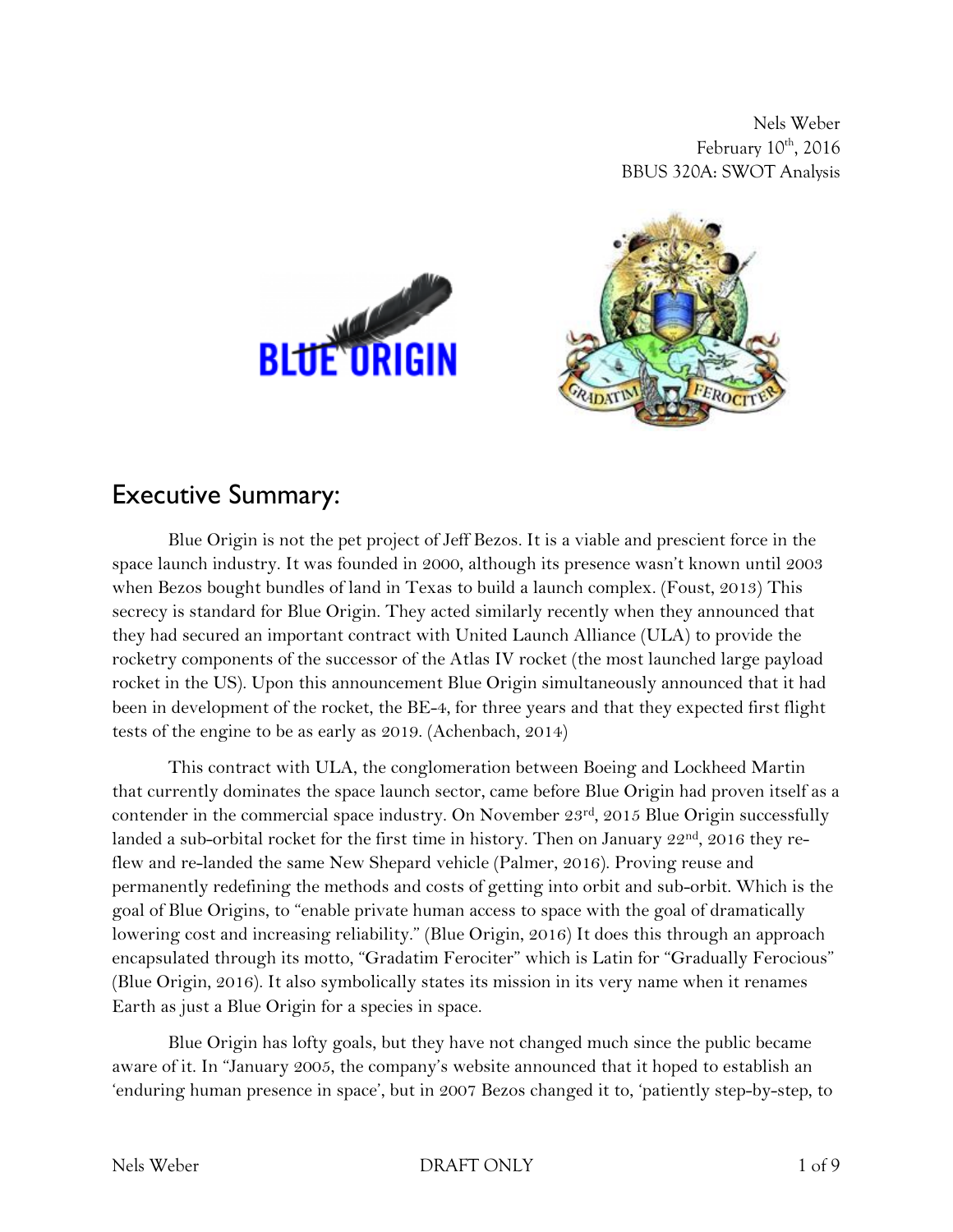lower the cost of spaceflight so that many people can afford to go and so that we humans can better continue exploring the solar system'" (David, 2007)

This has been a dream of Bezos' all his life. Upon being named valedictorian, an 18 year old Bezos was quoted in the Miami Herald as saying, "he wanted to build space hotels, amusement parks and colonies for 2 million or 3 million people who would be in orbit. 'The whole idea is to preserve the earth,' he told the newspaper, 'The goal was to be able to evacuate humans. The planet would become a park.'" (Whoriskey, 2013) Bezos has put his money where his mouth is, as of July 2014 he had invested over \$500 million into Blue Origin (Foust, 2014). Although his money surely hasn't been returned as of yet, in 2015 Blue Origin had "Annual Sales (Estimated) of \$62.8 Million" and it's "Prescreen Score" was rated as "Low Risk" (of insolvency) (Hoover's, 2016)

But Blue Origin is much more than Jeff Bezos, it is headed by another Seattleite and Seattle aerospace veteran, Rob Meyerson. Who worked at Kistler Aerospace during the 1990s before it went bust during the dot-com crash (Gates, 2015). Meyerson is the President of company spread across three locations and over 400 employees. "(M)ore than 350 and growing" at the 26 acre headquarters in Kent. The majority of the rest in West Texas, and a few at the new locations just opening in Florida (Gates, 2015). Where-as Bezos mainly talks about the immediate accomplishments of Blue Origins' rocket systems between waxing poetic about long-term changes to humanity. Meyerson talks about "space tourism is one nearer term goal" (Gates, 2015). Which is the designated mission of Blue Origin's historic re-landing rocket, the New Shepard. "Named in honor of the first American in space, Alan Shepard, the *New Shepard* vertical takeoff and vertical landing vehicle will carry six astronauts to altitudes beyond 100 kilometers, the internationally-recognized boundary of space. Blue Origin astronauts will experience the thrill of launch atop a rocket, the freedom of weightlessness, and views through the largest windows to ever fly in space." (Blue Origin, 2015) Incidentally Blue Origin started accepting registration for early access to tickets and listing prices for sub-orbital adventures in April 2015 as soon as the BE-3 engine, used in the New Shepard, passed acceptance testing. (Foust, April 2015)

The Blue Origin website states that in addition to carrying astronauts, it also intends to sell tickets to researchers and research projects. In July 2015 Blue Origins signed a contract with NanoRacks to partner and provide "standardized payload accommodations for experiments flying on… (the) New Shepard" (Foust, July 2015).

Blue Origin has revenue streams in place and although it took them nearly a decade and a half to prove their technology. That was the plan from the start, it was the method that was laid down for their success by their founder. At this point Blue Origins has grown beyond being a pet project for Bezos. Like other space companies are. When asked if he "consider(s) himself or his company in competition with other wealthy founders of space companies, like Paul Allen, Richard Branson and Elon Musk." He gave his opinion as such, "For society, it's really helpful to have multiple people with slightly different approaches, slightly different strategies… I'm a fan of anybody who is investing in space… Space is pretty big… There are a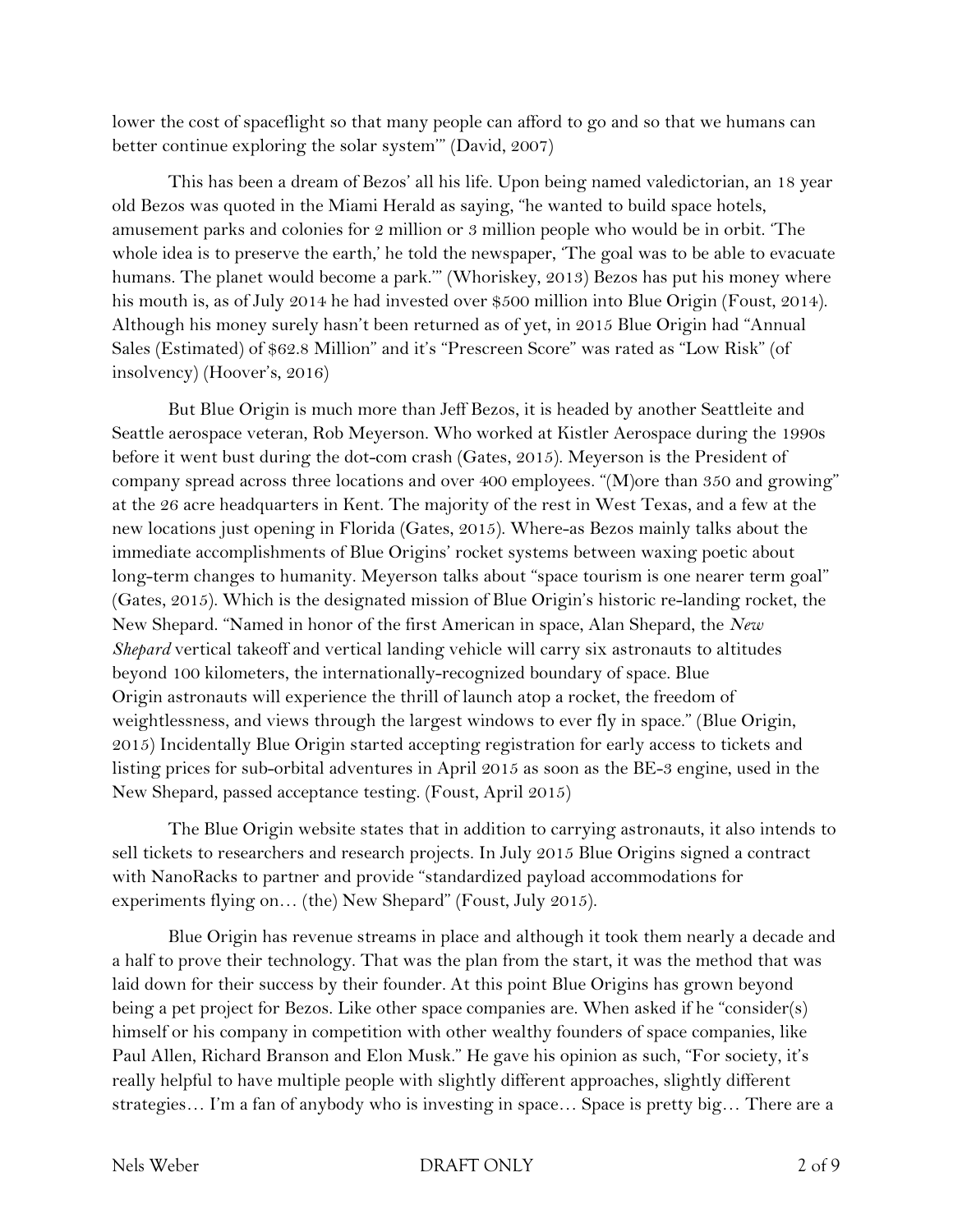lot of opportunities, and there's plenty of room for multiple winners. The vision for Blue [Origin] is pretty simple... We want to see millions of people living and working in space. That's going to take a long time. I think it's a worthwhile goal" (Foust, Sept. 2015).

## Strengths:

Blue Origins has made its presence felt across the space launch industry. Which is a strength in of itself, as the space industry is large and growing larger. According to the Space Report it was at

\$314.17 Billion world-wide in 2013 and was expected to grow by at least 5% per year for the foreseeable future. (Space Foundation, 2014) Of the four major segments that the Space Foundation segments Global Space Activity into Blue Origins has a strong presence in two, accounting for 52% of global activity: Commercial Space Products and Services, and U.S. Government Space Budgets. As they recently signed a deal to provide ULA (the largest U.S.



Government space launch contractor) as well as having a long history of working with NASA working as a contractor in developing technologies. Such as they did when the company was awarded \$3.7 million in funding in 2009 by NASA via a Space Act Agreement under the first Commercial Crew Development program for development of concepts and technologies to support future human spaceflight operations. (Byerly, 2010) *Figure 1( Space Foundation, 2014)*

NASA is the principle agent of government space industry activity, so it is a definite strength to have a proven track record with them. Also last year NASA's budget increased by \$1.3 Billion. (Dreier, 2015) While Blue Origins does not have any current contracts with NASA this increase in budget will have numerous trickle down effects. It will directly lead to cash flow into Blue Origins pockets as Blue Origins has a contract to provide the first stage rocket for ULA's new rocket, scheduled to replace the Atlas IV in 2019 (Achenbach, 2014). Even if this doesn't pan out because of the nature of government contracts Blue Origins is still guaranteed profit, "If a contract is terminated due to lack of continued funding, the contractor is entitled to the purchase price for delivered items, reimbursement from the costs of work in progress, and a profit allowance" (Soshkin, 2015). Guaranteeing assurance, so the market and contract conditions that Blue Origins operates under is another strength.

In a more local sense, IBISWorld predicts that "Revenue (in current dollars) for US guided missile and space vehicle production is forecast to grow at an annual compounded rate of 2%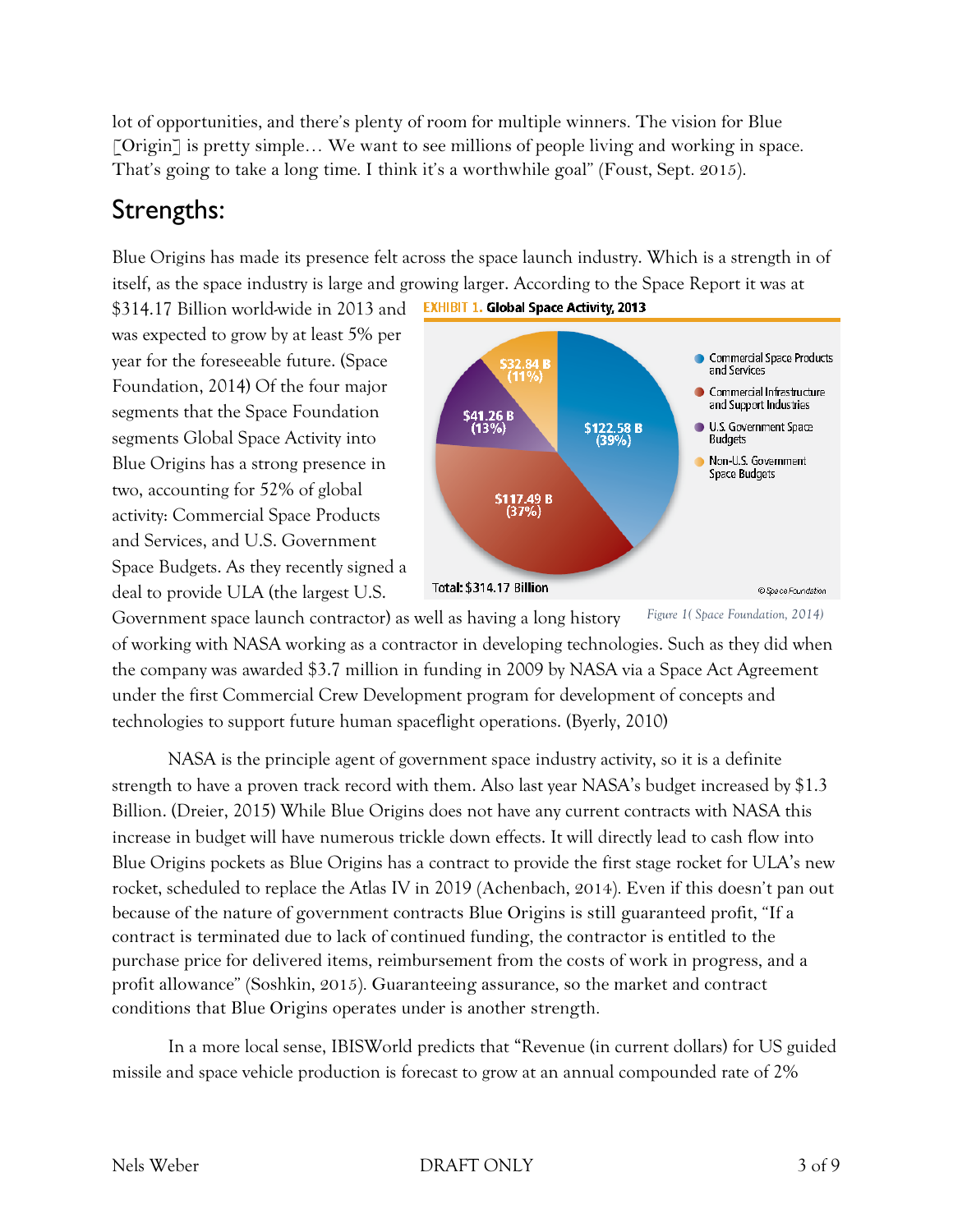

between 2015 and 2019, based on changes in physical volume and unit prices." (Soshkin, 2015) So the market both globally and nationally is growing and Blue Origin

*Figure 2 (Soshkin, 2015)*

is poised to take advantage of these trends.

However, one of the greatest strengths that Blue Origin possesses is that it is not tied to governmental largesse. Its primary expected revenue stream with be from the private rather than the public sector. It will be focusing on space tourism and commercial launches. Both to suborbital space with its proven rocket, New Shepard, and it is currently developing an orbital system as well. Moreover it still has a contract with ULA to provide engines to for it's rockets. This accounts for a strong diversification across the range of space propulsion systems which account for 13.2% of space industry revenue. (Soshkin, 2015)

Another strength is the brand awareness that the public, even those that are not passionate about space is acquiring for Blue Origin because of its historic milestones. Being the first entity to successfully reland and reuse a rocket stage is a large accomplishment, and even though it was a sub-orbital mission, it still got there first.

IBISWorld isolates five "Key Success Factors" for operating in Space Vehicle & Missile Manufacturing. Three of these are vital components to Blue Origins' processes. "Well-developed internal processes" are displayed in their motto and the incremental steps that they've methodically laid out over the last decade and a half. "Ability to take advantage of government subsidies and other grants" can be seen its collaboration with NASA and ULA. "Access to the latest available and most efficient technology and techniques," (Soshkin, 2015) is aptly demonstrated in their technologies and facilities.

Blue Origin has many strengths, all stemming from the incremental processes and goals that are built into its core mission and motto. They ferociously pursue their goals, step by step.

## Weaknesses:

Blue Origins is not without weaknesses as well, just as many of their strengths flow from the market that they exist in, so does their weaknesses. To start with there is a high bureaucratic cost to operating in the space sector. "Manufacturers of guided missiles and space vehicles are highly regulated. The industry can face regulation by a number of federal agencies, including the departments of Commerce, Defense, State, and Transportation, as well as the EPA, the FAA, and OSHA" (Hoover's, 2016). Blue Origin has had its difficulties with the government before and lost.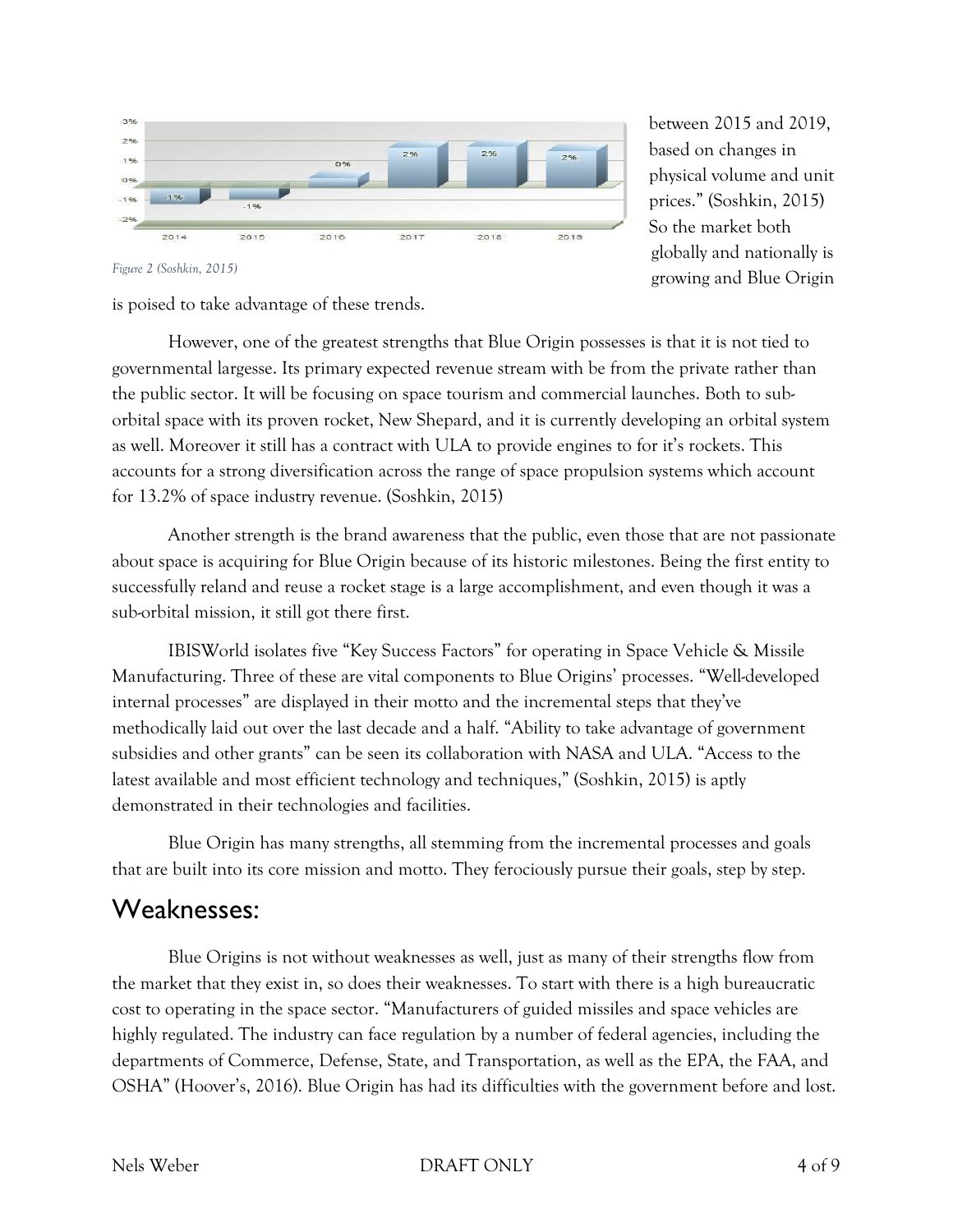Blue Origin and SpaceX were vying for use of the historic Launch Complex 39A and the GAO denied Blue Origin's claim, even against NASA's recommendation that both companies be allowed to use the facility. Blue filed a claim against the decision but was over-ruled and lost face in the process. In the ruling the GAO mainly credited Blue Origins intended use of the launch pad for multiple types of rockets and endeavors vs. SpaceX's planned use for their Falcon series rockets. (Messier, 2013)



*Figure 3 Launch Complex 39A (NASA)*

This is not the only time that Blue Origin and SpaceX have fought. There was even an epic twitter battle between the two founder's Elon Musk and Jeff Bezos over who could hold the crown as to which company first successfully relanded a rocket. Although Blue Origin was the first to do so, it was with a sub-orbital rocket. So the pubic consensus is that SpaceX got the prize, which does not sit easily on Bezos' head.

There are other races that Blue Origins is falling behind on, which like its strengths can be tied back to its methodical, and sometimes plodding pace. "While Virgin Galactic and XCOR Aerospace talk about potentially offering commercial suborbital flights by next year, depending on their pace of their own test programs, Meyerson suggested Blue Origin was not racing to get New Shepard into commercial service. 'We're probably a few years away from selling tickets, at least from flying our first astronaut," he said, adding that the company was not disclosing price information. "But, we're getting close, and we're excited about where we are.'" (Foust, April 2015) That was early last year, and despite major progress prices have still not been posted, and tickets still have not been sold. Blue Origin is lagging behind.

While listing Blue Origin's strengths earlier reference was made to IBISWorld's Key Success Factors, Blue has three but falls seriously behind on two, "Economies of scale", and "Ability to expand and curtail operations rapidly in line with market demand." (Soshkin, 2015) What Blue Origin lacks, it lacks in spades. They are a relatively tiny company compared to their competitors and in many ways they incapable of expanding or curtailing their operations based on market forces. Moreover as Hoover's points out their "industry is capital-intensive: average annual revenue per employee is about \$420,000. The US industry's working capital turnover ratio averages about 35%. Inventories average about 30% of sales and tend to be highly concentrated in works-inprogress. Raw materials costs represent about 20% of sales. Accounts receivable may be high  $\sim$ about 80 days' sales is typical." (Hoover's, 2016) These factors are alarming and become terrifying when you realize that Blue Origins has not made a single sale in a decade and a half. They are racking up costs and so far they have little benefit, and according to Hoover's the number one risk in this industry is, "failure to accurately estimate costs." (Hoover's, 2016)

#### Nels Weber 5 of 9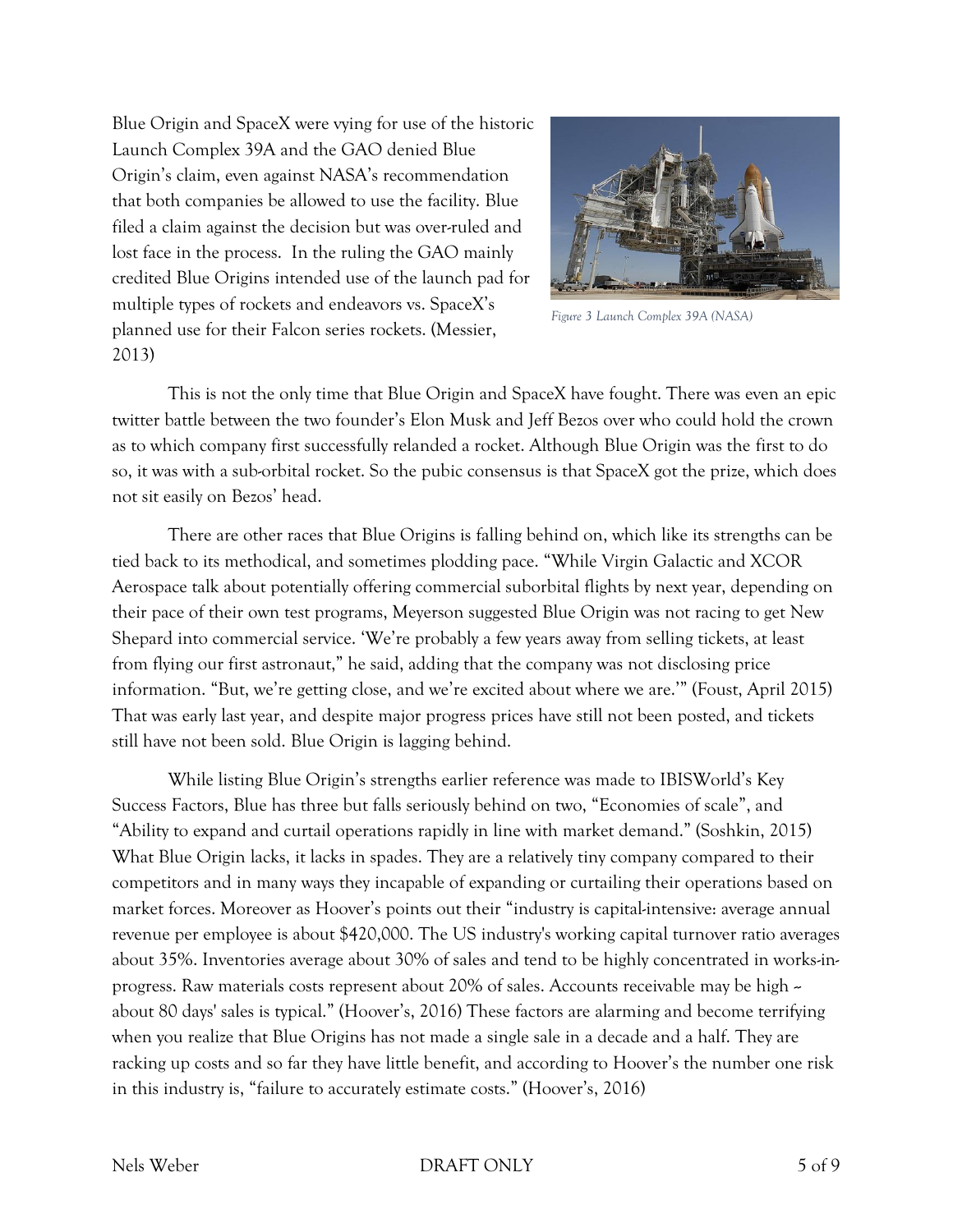They have proven their technology and their process but their concept can't be considered viable until they make their first sale and have positive, proven revenue. All they have now is contracts and hope.

# Opportunity:

The space sector is growing quickly, and there is a public upwell of support and excitement for the possibilities of utilizing and travelling to Near Earth Orbit (NEO) and sub-orbital space. Moreover the technological environment is becoming ever more dependent on satellites and satellite services. "Demand for space vehicles is driven by the need to deliver commercial and noncommercial payloads into Earth orbit or beyond… Small companies can compete by providing niche products to prime contractors, and by forming joint ventures with larger contractors." (Hoover's, 2016) Blue Origin has worked to fit into as many niches as possible while not spreading themselves too thin. They are a major contender in the space tourism market, they are aligning themselves to provide access to space for research as well, and to provide parts and services to the arena's that they cannot compete directly in.

Though they will provide rocket engines to ULA they mainly abide aspect of the market that provides complete space systems. "Complete space systems account for an estimated 32.9% of revenue. This includes launch systems such as space rockets and launch pads as well as space vehicles. This segment tends to be relatively volatile as it depends on the number of launches that take place per year. In general, manufacturers have long-term contracts with a customer, which helps create a backlog that stabilizes revenue streams." (Soshkin, 2015) Blue Origin is building their own launch pad, they invented a new kind of rocket, topped with its own space vehicle. They compete across this





market and are looking to strengthen and diversify their holdings.

As Figure 4 shows the amount of launches is growing drastically every year, and a key offering that Blue Origin will put to market is the ability to launch large payloads of small satellites into orbit and sub-orbital space. Not only are launches increasing but profit is as well, "Industry profit, defined as earnings before interest and taxes, is expected to increase over the five years to 2015, rising from 8.2% of revenue in 2010 to an estimated 10.3% in 2015" (Soshkin, 2015).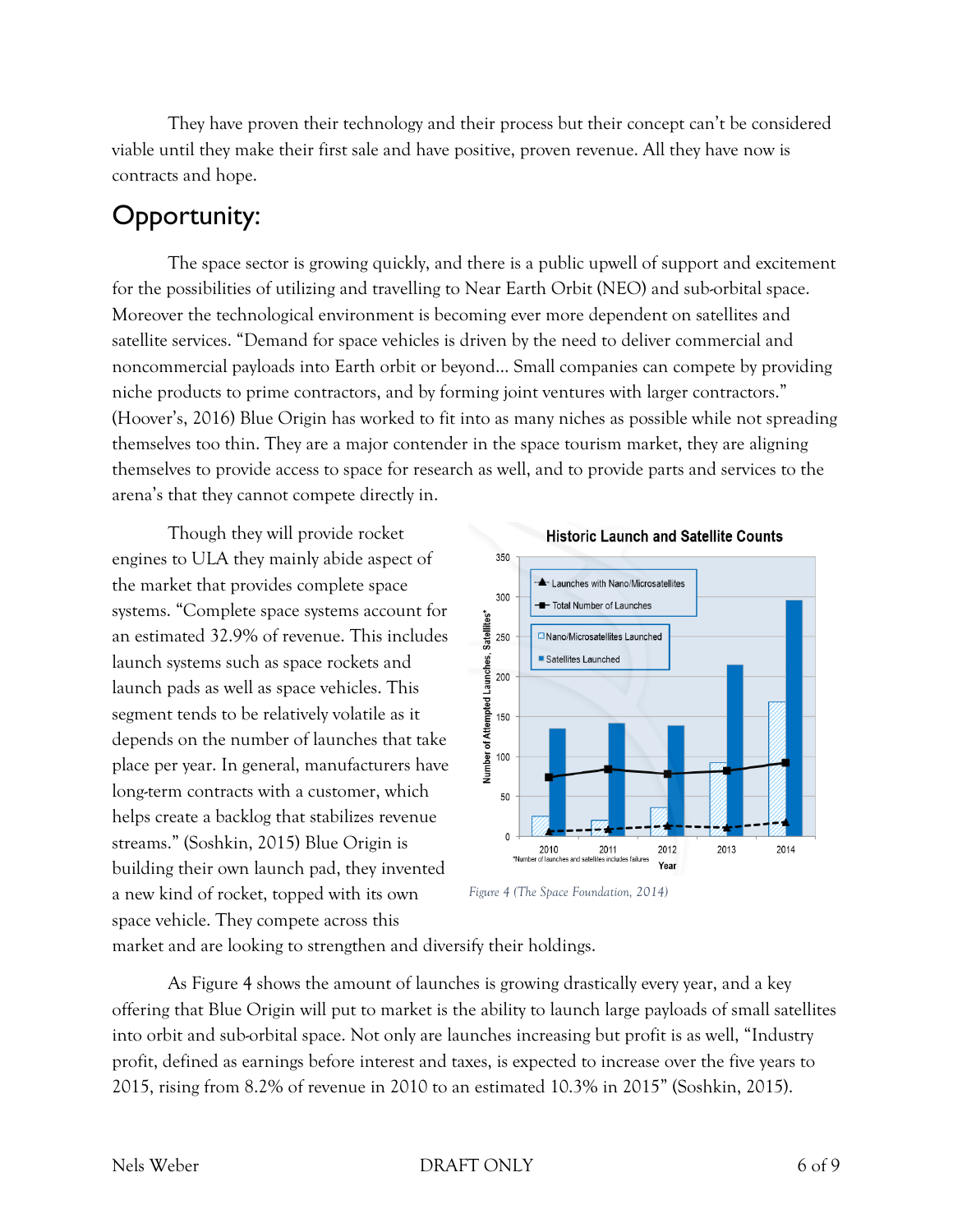Moreover, competition for these profits are low, "(s)ince of the significant capital investment and technological knowhow required to enter the industry, major players only have to deal with a limited number of competitors." (Soshkin, 2015) This creates opportunity for growth without having to worry too much about competitors undercutting you.

There are also many opportunities for collaboration. Blue Origin has worked with NASA in the past when, "NASA co-funded risk-mitigation activities related to ground testing of (1) an innovative 'pusher' escape system, that lowers cost by being reusable and enhances safety by avoiding the jettison event of a traditional 'tractor' Launch Escape System, and (2) an innovative composite pressure vessel cabin that both reduces weight and increases safety of astronauts" (NASA, 2009). Blue Origin did not continue with the next phase of the contract but has said that it is open to working with NASA in the future (Foust, July 2015).

Blue Origin also will not work with just NASA, ULA, or NanoRacks, they are a proven collaborator and will continue to do so in the future. They are behooved to and they are suited well to it. These opportunities for strengthening themselves through collaboration are their greatest opportunities and may be their greatest asset.

### Threat:

| <b>Barriers to Entry checklist</b> |  |  |
|------------------------------------|--|--|
|------------------------------------|--|--|

| Competition                | Medium |
|----------------------------|--------|
| Concentration              | High   |
| Life Cycle Stage           | Mature |
| Capital Intensity          | Low    |
| Technology Change          | High   |
| Regulation & Policy        | Heavy  |
| <b>Industry Assistance</b> | High   |

A major threat to Blue Origin is that although having been in existence for a decade and a half and incrementally working towards their goals – they are far from achieving them. Moreover, they haven't really even entered the field yet. They are not a viable company as they have no sales, and they don't seem to be in a rush to make a profit. They haven't proven themselves viable, or even as an option for what they are offering.

The average R&D expenses for space vehicle manufacturers average in excess of 20% of revenue (Soshkin, 2015) in Blue Origin's case that number much be pushing an asymptote. The nature of the sector itself, both launch and manufacturing is very volatile in the last few years there has been great growth, but this is shifting funding patterns and stirring up forces that have long been steady. "(D)eclining government spending on defense caused industry revenue to fall from strong growth in 2010. As a result of these rapid shifts in revenue and demand, industry volatility increased. In general, the industry can be very volatile, especially the space sector. Since launches of satellites and spacecraft occur infrequently, when they do so, they have the potential to reverse growth. Over the next five years volatility is forecasted to decline as government spending continues at a level off, while increased sales to the commercial and exports markets mitigate a large portion of any potential declines" (Soshkin, 2015).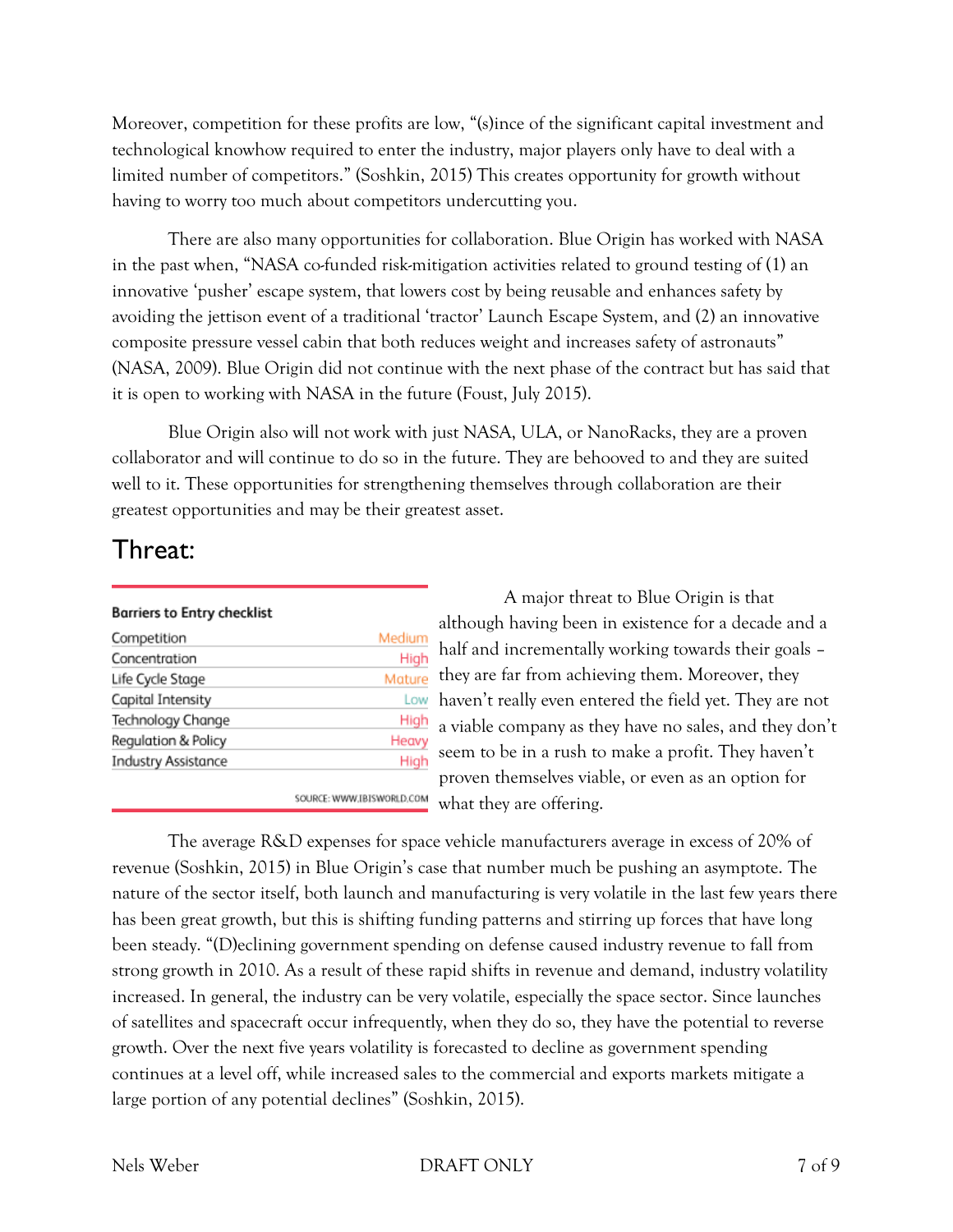It is said that with great risk, comes great reward, but in the space industry the increase in chance of failure is more than just that it is a greatening of the likelihood of catastrophe. The threats in the space sector are direr than those in most industries. Blue Origin could be said to have benefitted from Virgin Galactic's crash in 2014, but hopefully they learned that even in space tourism failure can be fatal.

Blue Origin is banking on a lot of eggs in a basket they've strapped to a rocket paid for by the whimsy of a billionaire. Their status is nothing short of perilous. The industry they are in is booming and the opportunities are rife, but their methodical approach may leave them in the dust.

## Conclusion:

"Gradatim Ferociter:" encapsulates Blue Origin's greatest strength, and the motto belies Blue's greatest weakness. The call to be gradually ferocious leads Blue Origin's on the path to seizing the opportunity for greatness, and it is a siren song singing it close to its greatest threats.

I firmly believe that Blue Origin is not just the fickly whim of a billionaire who wants to retire in space. I agree with its methods and observing its history I see the wisdom in its actions, but there is cause for worry. I wonder at how many decades they can go without differentiating target markets, and though they have a definite USP they haven't proven it, yet. Only time will tell, I think that their strengths match better with their opportunities than their weaknesses will lead them into threats. But that may just be optimism, but the space-farer is ever the optimism just hardened by realism and Gradatim Ferociter is definitely optimistic realism to its core.

# Bibliography:

- Achenbach, Joel (Sept. 17<sup>th</sup>, 2014). Jeff Bezos' Blue Origins the supply engines for national security space launches. *The Washington Post Retrieved* <February 8<sup>th</sup>, 2016> from [www.washingtonpost.com](http://www.washingtonpost.com/)
- Blue Origin (Nov. 24<sup>th</sup>, 2015) *Blue Origin Makes Historic Rocket Landing*. Retrieved <February 8<sup>th</sup>, 2016> from [www.blueorigin.com](http://www.blueorigin.com/)
- Byerly, Josh, (February 1<sup>st</sup>, 2010). *NASA Selects Commercial Firms to Begin Development of Crew Transportation Concepts and Technology Demonstrations for Human Spaceflight Using Recovery Act Funds* Retrieved <February 8<sup>th</sup>, 2016> from [www.nasa.gov](http://www.nasa.gov/)
- David, Leonard (Jan. 4th, 2007) *Amazon Founder's Rocket Plans Take Flight as New Details, Images Emerge*" Retrieved <February 8<sup>th</sup>, 2016> from [www.space.com](http://www.space.com/)
- Dreier, Casey (Dec. 12, 2015) An Extraordinary Budget for NASA in 2016 Retrieved <February 9<sup>th</sup>, 2016> from www.planetary.org